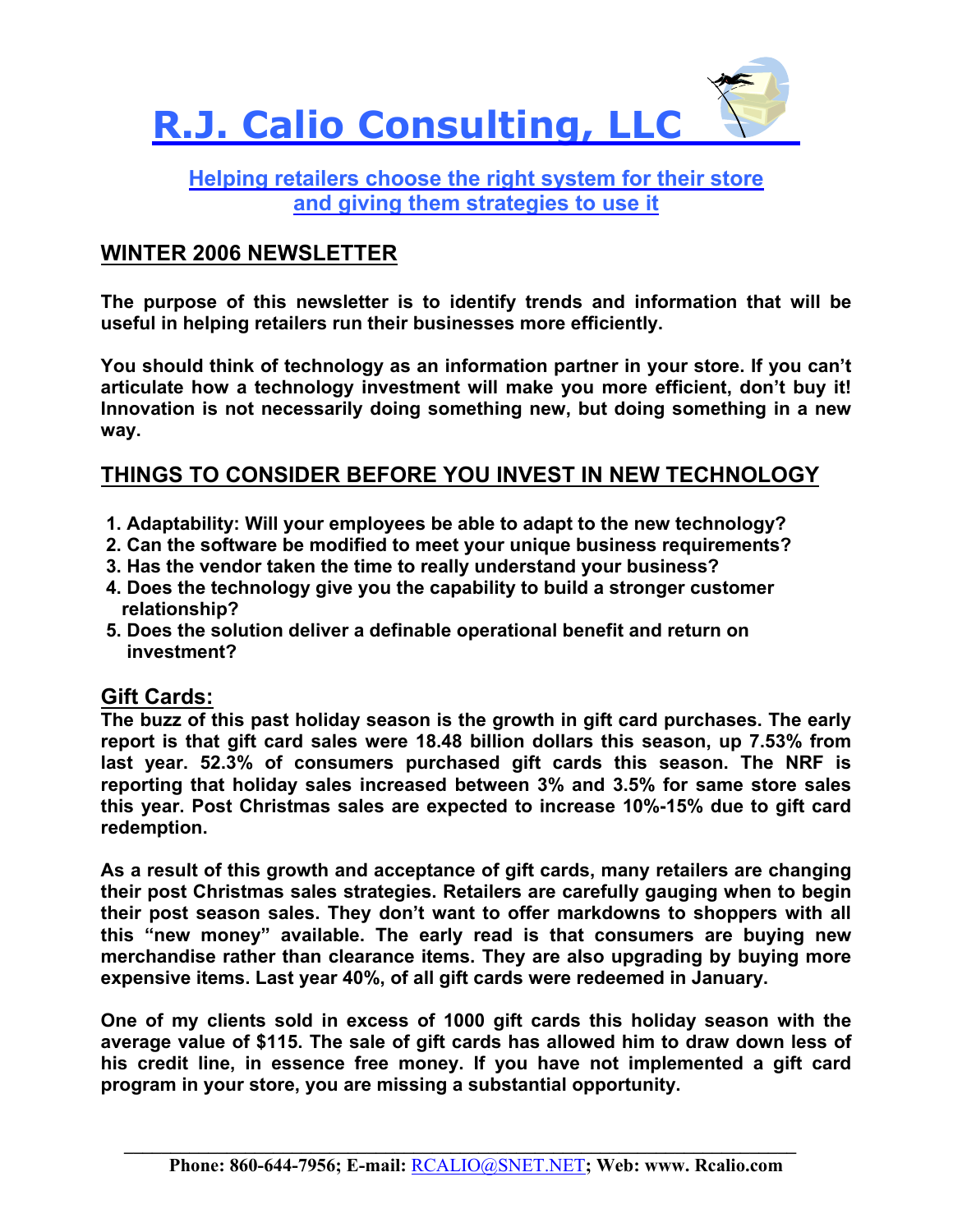## **R.J. Calio Consulting, LLC**

#### **Helping retailers choose the right system for their store and giving them strategies to use it**

**The real growth this holiday season was in online sales. Online holiday sales rose to \$19.6 billion up 25% from a year ago. An online presence can augment your brick and mortar store if designed and marketed properly. A prudent retailer can no longer ignore the growth and consumer acceptance of online sales.** 

## **NUMBERS YOU SHOULD KNOW:**

**In every newsletter I try to point out key numbers that can help you quickly spot problems in you business. Looking at the right numbers and reacting is essential to survive and grow in today's competitive retail environment.** 

#### **Expense per-cent ranges:**

- **Rent 7%-10%**
- **Payroll 15%-17%**
- **Markdowns/discounts 15%-20%**

#### **Determining what markup you need to meet your net profit goal:**

| Net profit goal:                 | 5%  |
|----------------------------------|-----|
| Operating expenses as % of sales | 39% |
| <b>Markdowns/discounts</b>       | 15% |
|                                  |     |

**Total: 59%** 

**Markup required to meet your 5% net profit goal is 51.3%**

#### **Effect of markdowns and discounts:**

**A \$20 retail item markdown 20% to \$16 yields zero profit based on 40% operating expenses and a 52% markup.** 

**Turns and Sell-Thru:** 

| Annual Inventory Turn: | <b>Monthly Sell-Thru</b> |
|------------------------|--------------------------|
| 3                      | 25%                      |
| 4                      | 33%                      |

 **6 50%** 

**Inventory turns is a critical factor that directly affects your maintained margin. The more efficient you keep your inventory and your inventory turns the more profitable your store will be. You goal is to achieve an "efficient inventory". An** efficient is an

 $\mathcal{L}_\mathcal{L} = \mathcal{L}_\mathcal{L} = \mathcal{L}_\mathcal{L} = \mathcal{L}_\mathcal{L} = \mathcal{L}_\mathcal{L} = \mathcal{L}_\mathcal{L} = \mathcal{L}_\mathcal{L} = \mathcal{L}_\mathcal{L} = \mathcal{L}_\mathcal{L} = \mathcal{L}_\mathcal{L} = \mathcal{L}_\mathcal{L} = \mathcal{L}_\mathcal{L} = \mathcal{L}_\mathcal{L} = \mathcal{L}_\mathcal{L} = \mathcal{L}_\mathcal{L} = \mathcal{L}_\mathcal{L} = \mathcal{L}_\mathcal{L}$